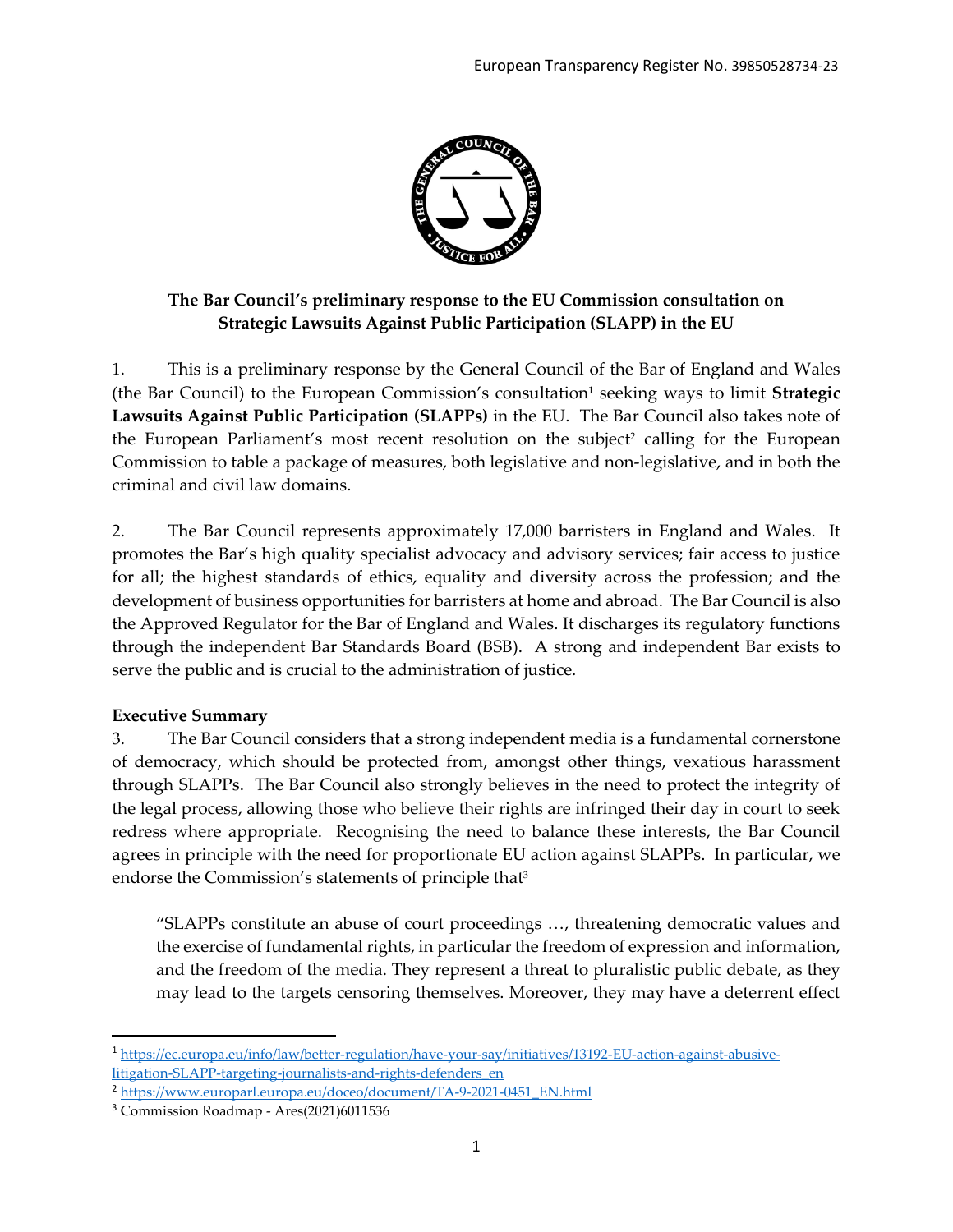on other potential targets, who may decide not to assert their right to investigate and report on issues of public interest[.]" and

"[T]he initiative would need to preserve all parties' fundamental rights, e.g. data protection and privacy rights, and access to an effective remedy and a fair trial."

4. Another key factor in achieving this crucial balance is recognising litigation which constitutes an abuse of the process. Even when cases can be seen *with hindsight* to have been pursued for a purpose other than the obvious legal remedy, it is often very difficult to recognise that purpose *in prospect*. The problem remains one of definition: how to define "SLAPP" with sufficient precision and without over-reach, so that improper use of the legal process to prevent legitimate inquiry in the public interest is stopped at the earliest possible stage, while at the same time the legitimate defence of private interests against unjustified press and third party intrusion is not hampered.

5. Whilst we see the potential for SLAPPs to be brought in domestic litigation, we note the point made by the Commission that the sort of litigants that are likely to launch SLAPPs would seek to take advantage of the added complexity inherent in conducting litigation cross-border. We further note that since much journalism (particularly investigative journalism targeted at organised crime and corruption, which may be thought to require heightened protection) is transnational, the private international law principle that actions may be brought in the State where the damage occurs often leads to cumbersome, complex and expensive litigation in such cases, a feature which may be taken advantage of by would-be SLAPP claimants. We consider that the EU's stated objectives in this field are more likely to be realised if developed in cooperation with neighbouring third countries where such litigation may originate, including the UK. For all these reasons we would be happy to assist the EU's work going forward if that is considered useful. We take this opportunity to set out a few initial points of principle and look forward to further opportunities to develop ideas and solutions as the EU's work advances.

### **The role of the legal profession in the administration of justice**

6. The Bar Council recognises that this form of abusive litigation and the unquestionable need to protect the administration of justice when tackling it, may well (depending upon the measures adopted) have material consequences for the legal profession, both in the EU and in affected third countries. Many of our members are actively engaged in defending the rights of those targeted by the instigators of such lawsuits, whether in England and Wales or beyond our shores. Our members have also been involved in some of the cases reported to the COE Platform, which raise potential SLAPP issues. We therefore have an interest in the formulation of any measures thought necessary to tackle this problem, and we are able to offer our experience and expertise accordingly.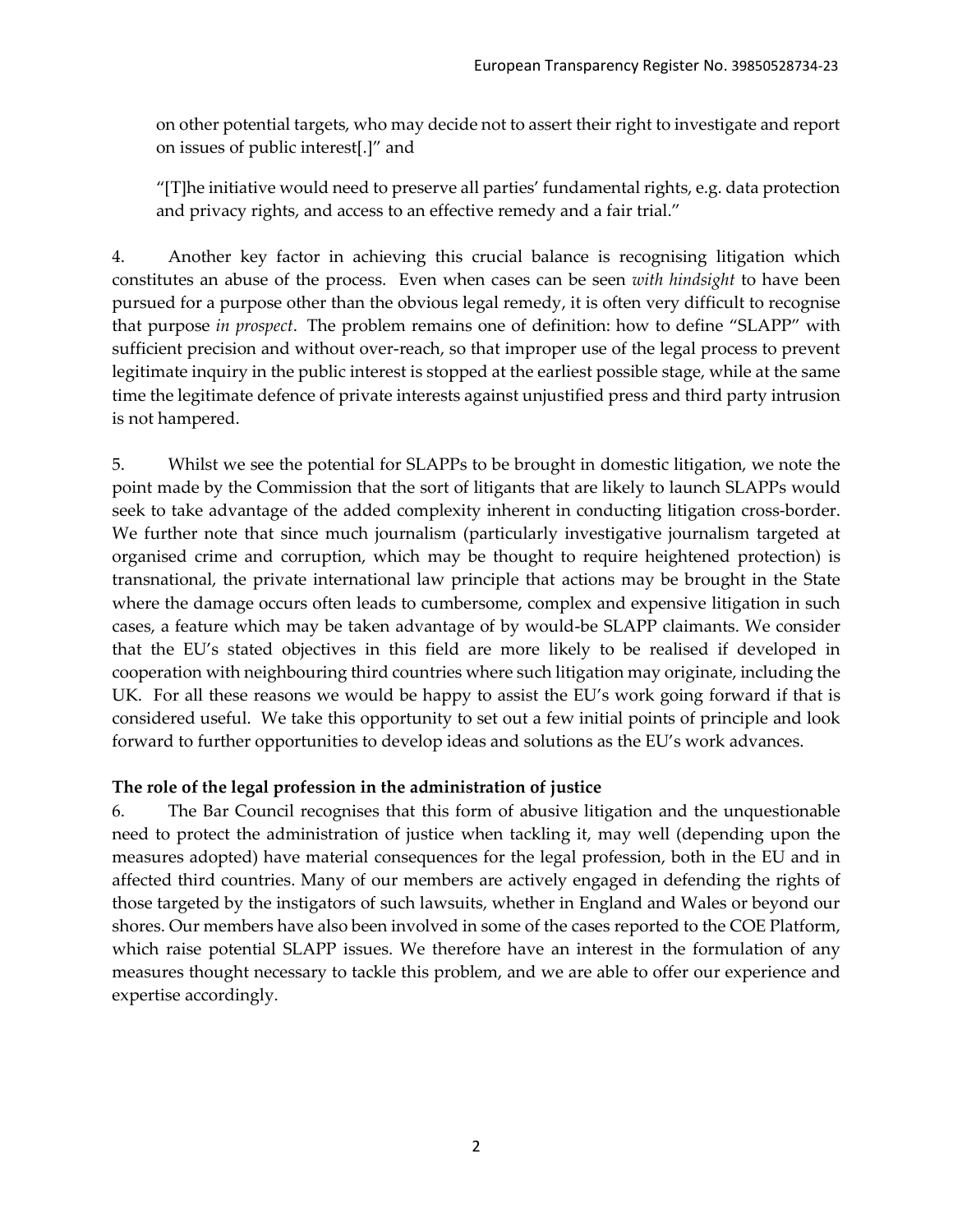7. We support the consultation response and preliminary position paper submitted by the Council of the Bars and Law Societies of Europe<sup>4</sup> to the present consultation<sup>5</sup> ("the CCBE paper"). Notably, insofar as (i) it reflects this balance and calls for a careful examination and debate of all the relevant issues and (ii) seeks protection not only for journalists, but also others, including lawyers, engaged in the defence of democracy and the rule of law (see, in particular, paragraphs 8, 9, 11, 18, 28, 30 - 34). As is the case for our own position, we expect the CCBE's to be further developed, and will support it in the effort, as this important work proceeds. The rest of this paper thus seeks, on a preliminary basis, to add one or two points to those already developed in the CCBE paper.

8. Whilst acknowledging the burden for the defendants who are targeted by this form of litigation, we stress the need in this context to find solutions from the perspective of the legal profession that are compatible with the administration of justice. Tackling the myriad complex challenges posed by SLAPPs will require sensitive law and policy making, balancing many, potentially conflicting, fundamental rights such as freedom of the press and the right to freedom of speech with the right to an effective remedy, to privacy and the protection of personal data. Any policy solutions, whether based on hard or soft law, will also need to respect the checks and balances that are built into our legal systems and form the foundation of our democratic societies, including the independence of the judiciary and of the legal profession as guarantors of the administration of justice.

## **An insight into the challenge for legal professionals & regulators**

9. Legal professionals are bound by professional codes of conduct and ethical rules governing, inter alia, their management of potentially conflicting duties to the client, to the court and to the public interest as applicable (see, paragraph 35 of the CCBE paper).

10. In England and Wales, one aspect of this is the so-called "Cab-Rank Rule" which requires a barrister (who is available and competent to act in the given case) to accept instructions for litigation from a professional client (a solicitor or in-house counsel), irrespective of

- the identity of the client;
- the nature of the case to which the instructions relate;
- whether the client is paying privately or is publicly funded; and
- (importantly here) any belief or opinion which [the barrister] may have formed as to the character, reputation, cause, conduct, guilt or innocence of the client.

In practice, Members of the Bar of England & Wales may thus find themselves *professionally bound* to act on *either* side of a SLAPP.

11. Thus the Cab-Rank Rule prevents barristers from refusing to act on the basis of their perception of the nature of the client or his/ her case: thereby ensuring that all potential litigants,

<sup>&</sup>lt;sup>4</sup> Of which the Bar Council is a member.

<sup>&</sup>lt;sup>5</sup>[https://www.ccbe.eu/fileadmin/speciality\\_distribution/public/documents/ACCESS\\_TO\\_JUSTICE/ATJ\\_Position\\_pap](https://www.ccbe.eu/fileadmin/speciality_distribution/public/documents/ACCESS_TO_JUSTICE/ATJ_Position_papers/EN_AtJ_20211210_CCBE-Position-on-abusive-litigations-targeting-journalists-and-right-defenders.pdf) [ers/EN\\_AtJ\\_20211210\\_CCBE-Position-on-abusive-litigations-targeting-journalists-and-right-defenders.pdf](https://www.ccbe.eu/fileadmin/speciality_distribution/public/documents/ACCESS_TO_JUSTICE/ATJ_Position_papers/EN_AtJ_20211210_CCBE-Position-on-abusive-litigations-targeting-journalists-and-right-defenders.pdf)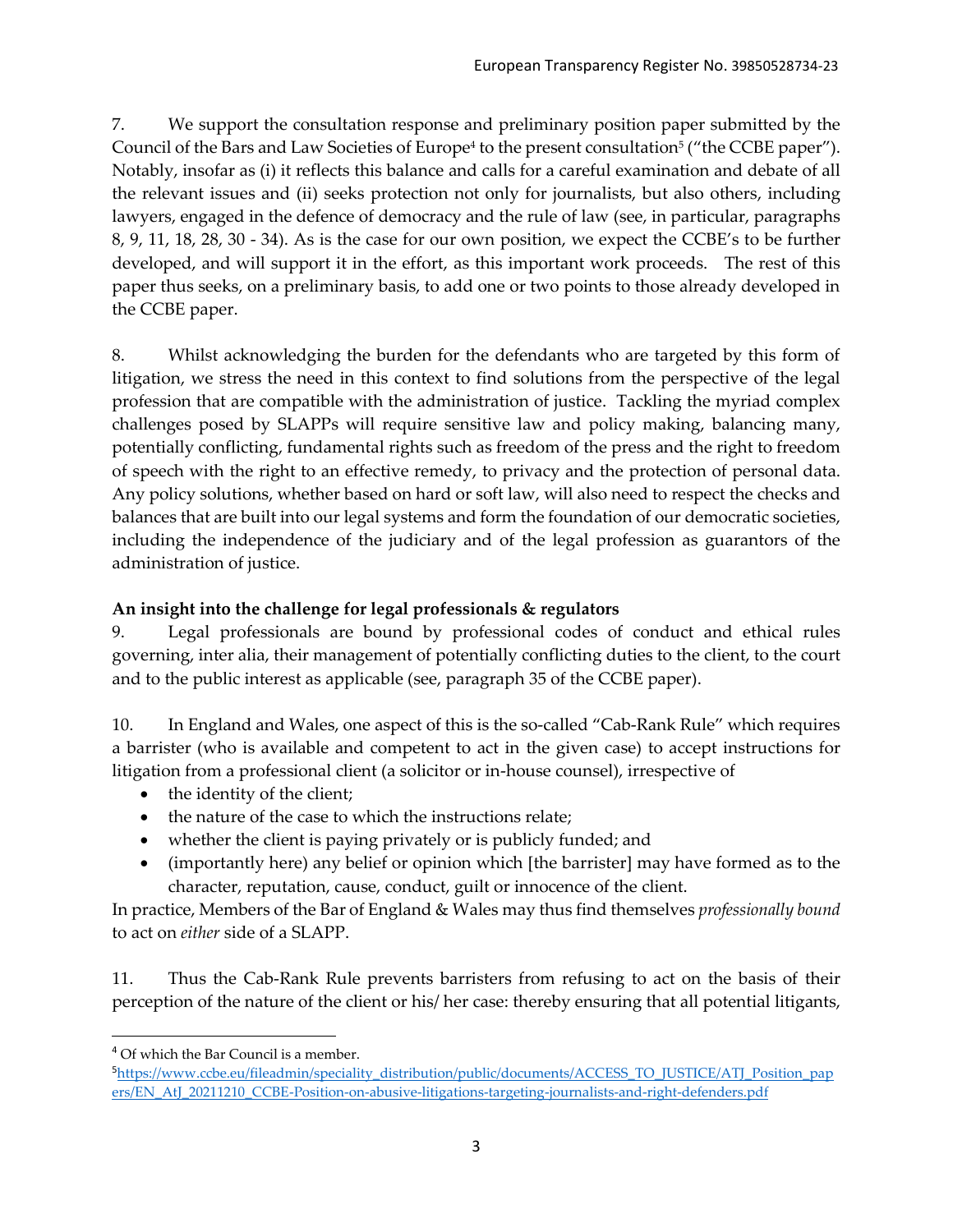regardless of e.g. reputation, background or the apparent circumstances of the case, have access to justice. This is a cornerstone of our legal system, ensuring equality of arms before the law. Accordingly, if any determination is to be made that a particular litigation is a SLAPP, it should be made on the basis of either a judicial decision or other appropriate independent ruling having a public character and subject to appeal or review. Where such a determination is made in the course of litigation, it should have prospective consequences only and should not entail penalties for those who have acted in the litigation thus far.

12. It can be seen that the challenge for the professional regulator is always to draw the line appropriately between ensuring, on the one hand, that a party who claims to have suffered a legal wrong has access to representation to obtain a remedy to vindicate his or her rights, and, on the other, that legal professionals are not drawn into attempts to abuse the system of legal remedies for illegitimate ends. By way of example, our members have advised in the approach taken by the Solicitors' Regulatory Authority (SRA) to set this boundary in the context of non-disclosure and confidentiality agreements (NDAs), especially (but not only) as they may be used in the settlement of employment disputes. The SRA frowns upon solicitors' use of, and attempts to enforce, overbroad confidentiality agreements which purport to impede a person from "whistleblowing" (e.g. about a sexual harassment case) to the appropriate authorities, and has issued and recently updated a [Warning Notice](https://www.sra.org.uk/solicitors/guidance/non-disclosure-agreements-ndas/) to that effect.

13. One can readily see how a legal professional who knowingly aids an unjustified attempt to suppress allegations of serious misconduct – which is the concern in relation to NDAs – comes into conflict with the public interest that such disclosures be made and those guilty of misconduct be made accountable. A similar principle might be in play where a legal professional is asked to advance a claim based on an alleged cause of action, where the client's primary intention (and/or the obvious primary consequence) would not be the vindication of his rights, but to punish or deter journalists, or other actors who may be targets of SLAPPs, from undertaking legitimate activities which democratic societies regard as being in the public interest. The question where legislation or professional rules should draw the line, and thus how the private rights and public interests involved should be balanced, is a complex and sensitive matter. The Bar has considerable experience of addressing this type of balancing exercise in its public interest work on numerous topics relating to the administration of justice, and we hope that the EU institutions will feel free to call on our expertise to aid their work going forward.

14. We note this to underline the constraints applicable here, and in support of the point made at paragraph 35 of the CCBE position paper, that:

"…Any measures proposed should not in any way interfere with the independence, quality and efficiency of national justice systems which are crucial for the achievement of effective justice." "In this regard it should be noted that the independence of the judiciary must not be compromised, therefore putting judges in a structural "monitoring" role should not be supported."

A similar point applies to all officers of the court, including members of the legal profession.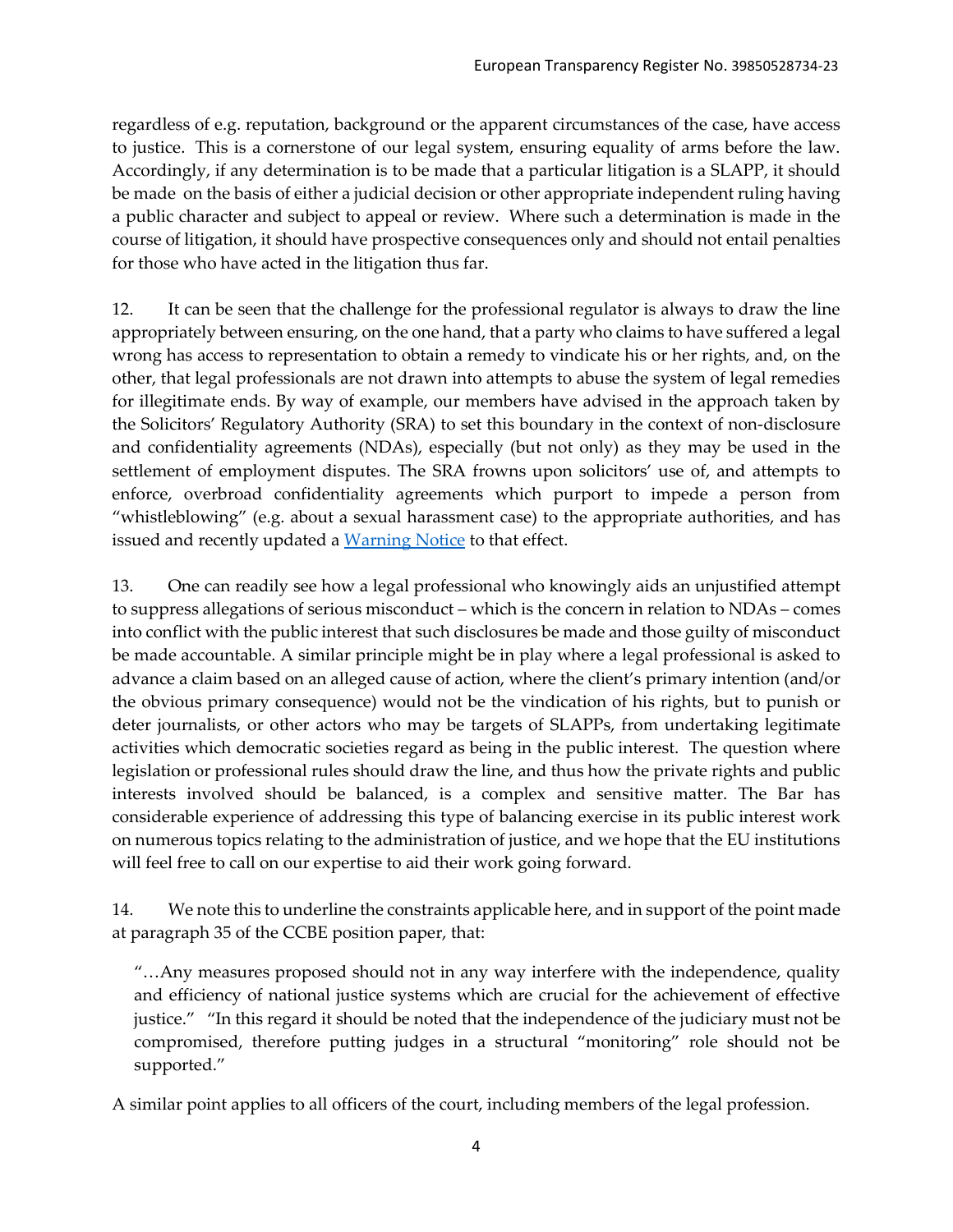#### **The particular risk of forum shopping in SLAPP cases**

15. As noted above, the Bar Council is aware of instances of this type of litigation being pursued in the domestic courts in England & Wales, in cases where claimants and/or defendants have questionable connections to the jurisdiction. As noted in paragraph 42 of the CCBE's position paper, and above, the exponential growth in online journalism greatly increases the risk that e.g. reputational damage can be said to have been suffered, and thus a defamation case mounted, against a journalist in a jurisdiction other than that of his or her domicile. A challenge for the EU is that the problem of SLAPPs is one that will not respect its own borders, whether internal or external. As also noted above, the complexity of transnational litigation is itself potentially attractive to well-resourced SLAPP claimants seeking a juridical advantage over a small foreign news outlet.

16. Recent reforms to the libel laws of England and Wales (embodied in the Defamation Act 2013) include a provision (section 9) intended to tackle cases with only a tenuous connection to the jurisdiction. By section 9, a claimant wishing to sue a defendant domiciled outside the EU had to show that England and Wales was, of all the places where the statement or a closely synonymous statement had been published, clearly the most appropriate place in which to bring the action. Since Brexit, section 9 applies to claims in defamation against defendants resident in any jurisdiction outside the United Kingdom. Any measures aimed at curbing SLAPPs which would include those originating in the English courts should have regard to this development, and the experience of our members in litigating transnational cases since its introduction is likely to be of assistance in any such analysis.

17. We understand that in formulating any measures aimed at combatting transnational SLAPPs, account will also need to be taken of developments in the law at European level in relation to jurisdiction in personality rights cases (privacy and defamation) and the territorial application of the GDPR, as demonstrated in a series of recent decisions of the ECJ<sup>6</sup>. These show an incremental liberalisation of the approach to jurisdiction in personality rights and data protection cases arising from publication on the internet. In relation to data protection cases, the UK maintains a particular interest post-Brexit because the UK has now incorporated the GDPR into its domestic law<sup>7</sup> , and is likely – so long as that domestic legislation is in place – to seek to give effect to such rights with regard to their application in the EU. Conversely, any relaxation of data protection rights in the UK may give rise to the use of data protection SLAPP claims targeted at UK publishers from claimants within (or purportedly within) the EU.

<sup>6</sup> Cases on jurisdiction in personality rights cases: *eDate Advertising GmbH v X* [2012] QB 654; *Bolagsupplyningen OU v Svensk Handel AB* [2018] QB 963. Cases on the territorial provisions of the GDPR: *Google Spain SL v Agencia Espanola de Proteccion de Datos* (AEPD) (Case C-131/12) [2014] QB 1022; *Weltimmo sro v Nemzeti Adatvedelmi es Informacioszabadsag Hatosag* (Case C-230/14) [2016] 1 Wlr 863; and *Verein fur Konsumerenteninformation v Amazon EU Sarl* (Case 191/15) [2017] QB 252

<sup>7</sup> This is the effect of the Data Protection Act 2018 and SI 2019/419: see *R (Open Rights Group) v Secretary of State* [2021] EWCA Civ 800, [2021] 1 WLR 3611 [5], [12-13]